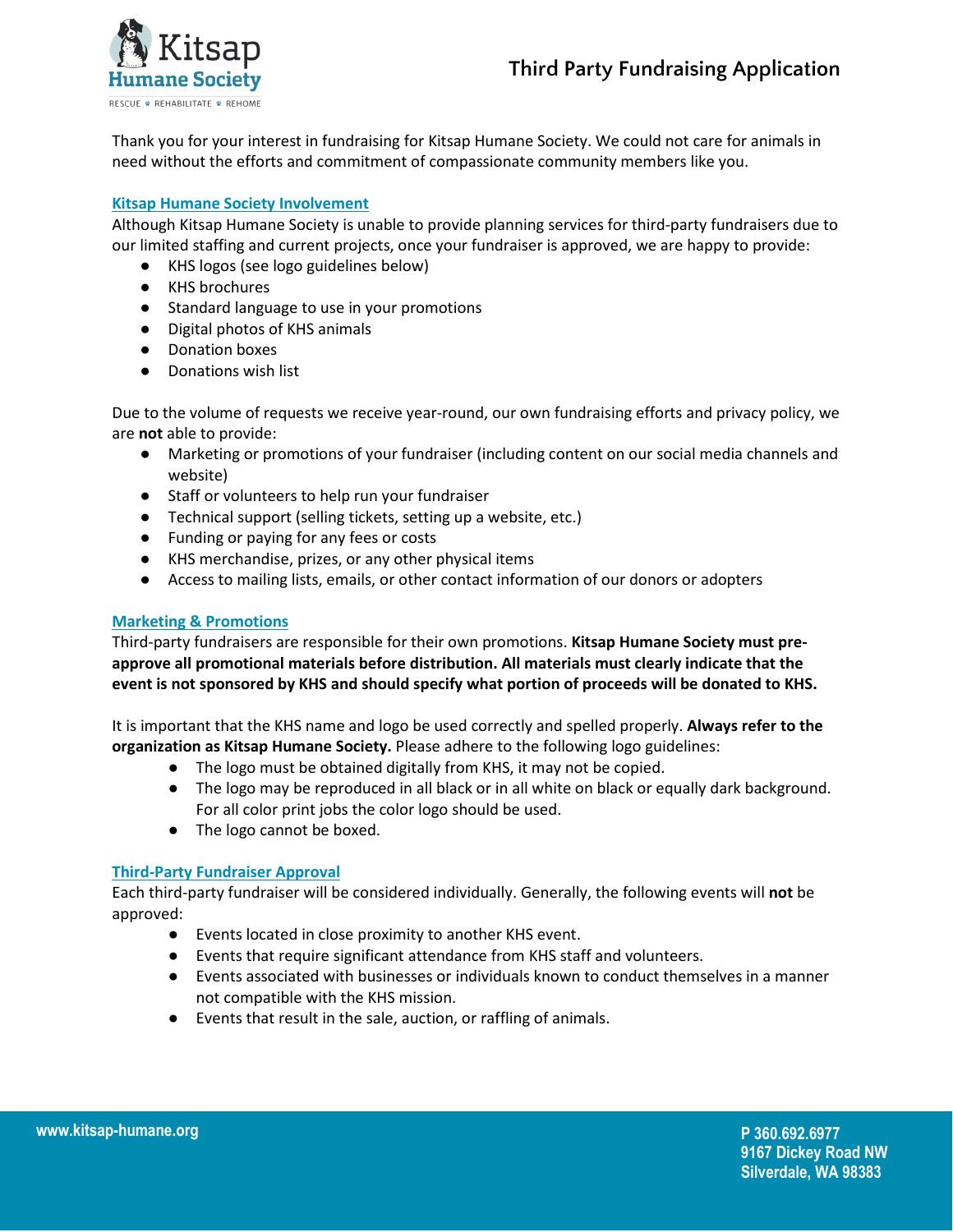

## **Additional Terms**

- All requests must be submitted a minimum of **two weeks** prior to the date of your event.
- Funds from your third-party fundraiser would need to be delivered to Kitsap Humane Society **within 10 days** of the event's conclusion.

### **Application**

Please fill out the following application as completely as possible and return to the contact information provided below. Applications are reviewed in the order they are received.

## **Contact Information**

| Date Submitted:<br>Organization Name (If Applicable): |                                          |
|-------------------------------------------------------|------------------------------------------|
| <b>Contact Name:</b><br>Address:                      |                                          |
|                                                       | City/State/Zip Code:                     |
| Phone:                                                | Fax:                                     |
| Email:                                                | Company Website (If Applicable):         |
| <b>General Information</b>                            |                                          |
| Event Name:                                           |                                          |
| <b>Event/Activity Description:</b>                    |                                          |
| Estimated number of participants:                     |                                          |
| Date(s):                                              | Time(s):                                 |
| Location:                                             | Address:                                 |
| Is this event within Kitsap County? Yes/No            | Is this event open to the public? Yes/No |

What are your publicity plans (invitations, social media, posters, etc.)?

#### **Past Events**

Have you organized a Kitsap Humane Society third party fundraising event previously? Yes/No

If yes, briefly describe the event:

How much money was raised?